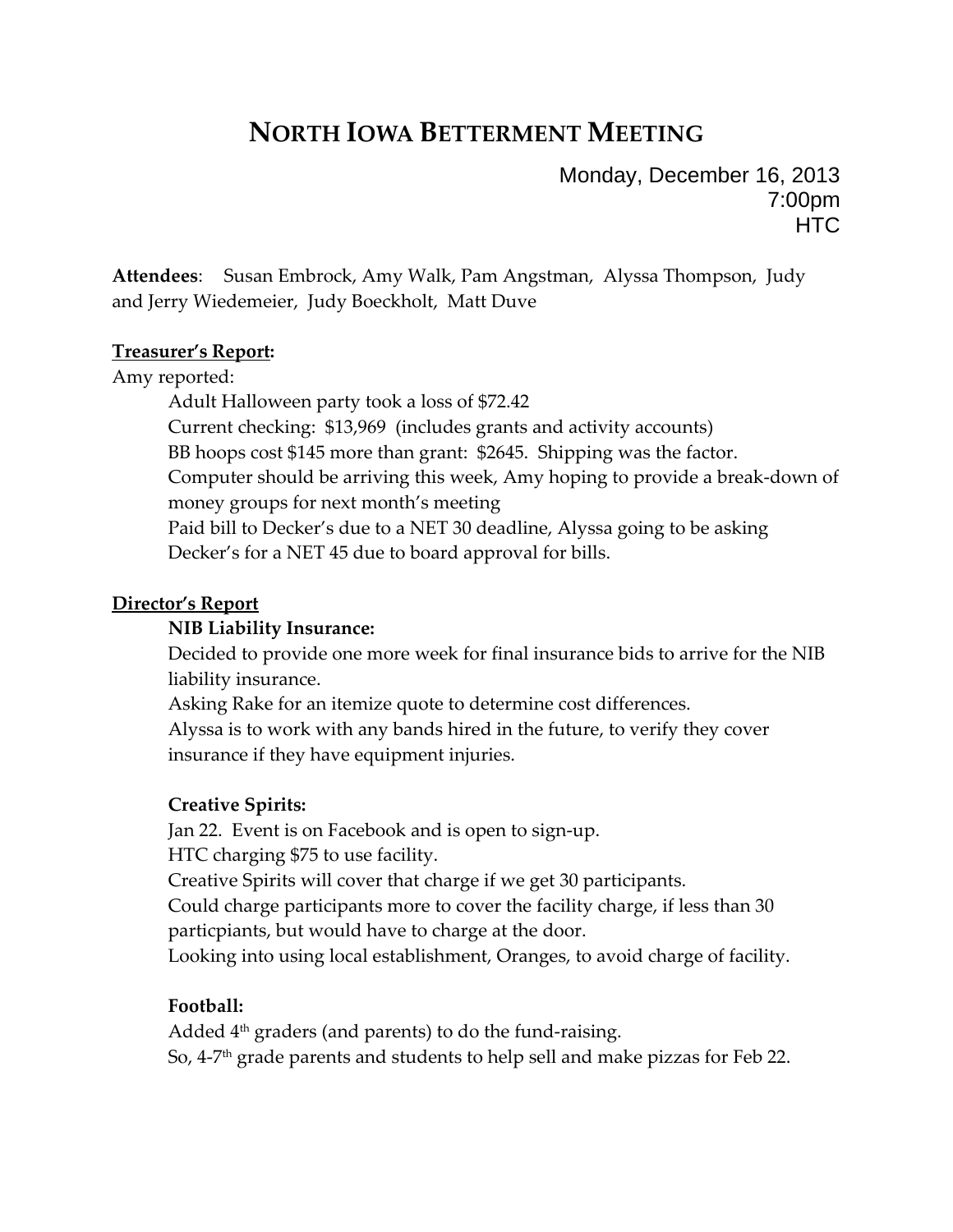#### **Fundraiser for NIB:**

Consider doing a free will donation breakfast: French toast, sausage, egg Look into for this winter.

## **Grants:**

Alyssa is going to attend grant writing class in Des Moines in February. Alyssa is still waiting to hear from current grant applications.

#### **Ribbon Cutting:**

Lakota is getting a new business, bakery, and have asked for a ribbon cutting. Plan is for Feb/March time‐frame.

#### **Holiday Expo:**

Amber Shelton inquired with NIB to take over the 2 events for the town. Alyssa to ask Amber for more details and decided if NIB were to take this on, that NIB would keep the fall Expo and work the spring expo into Crazy Days. Profit could be range of \$300‐400.

#### **NIB new hours:**

Monday, Tuesday,Thursday: 9‐1 Friday: 9‐12. No Wednesdays.

#### **Website/Facebook:**

Looking into google pay system versus paypal, as the charge of 2.9/2.2% could be significant if large donation.

It was decided to leave paypal on until find a better solution.

## **Committees:**

## **1) Donation Letters**

Received 4 mail‐in donations and 1 online. It cost \$196.66 to mail the letters to the community. Plan is to go to businesses in Jan‐March for their yearly contribution. \$125 donation is the minimum to be "NIB" members.

#### **2) Tour of Lights**

Little turn-out. Several church events going on for the evening and it snowed. Ones that attended appreciated the maps and the treats.